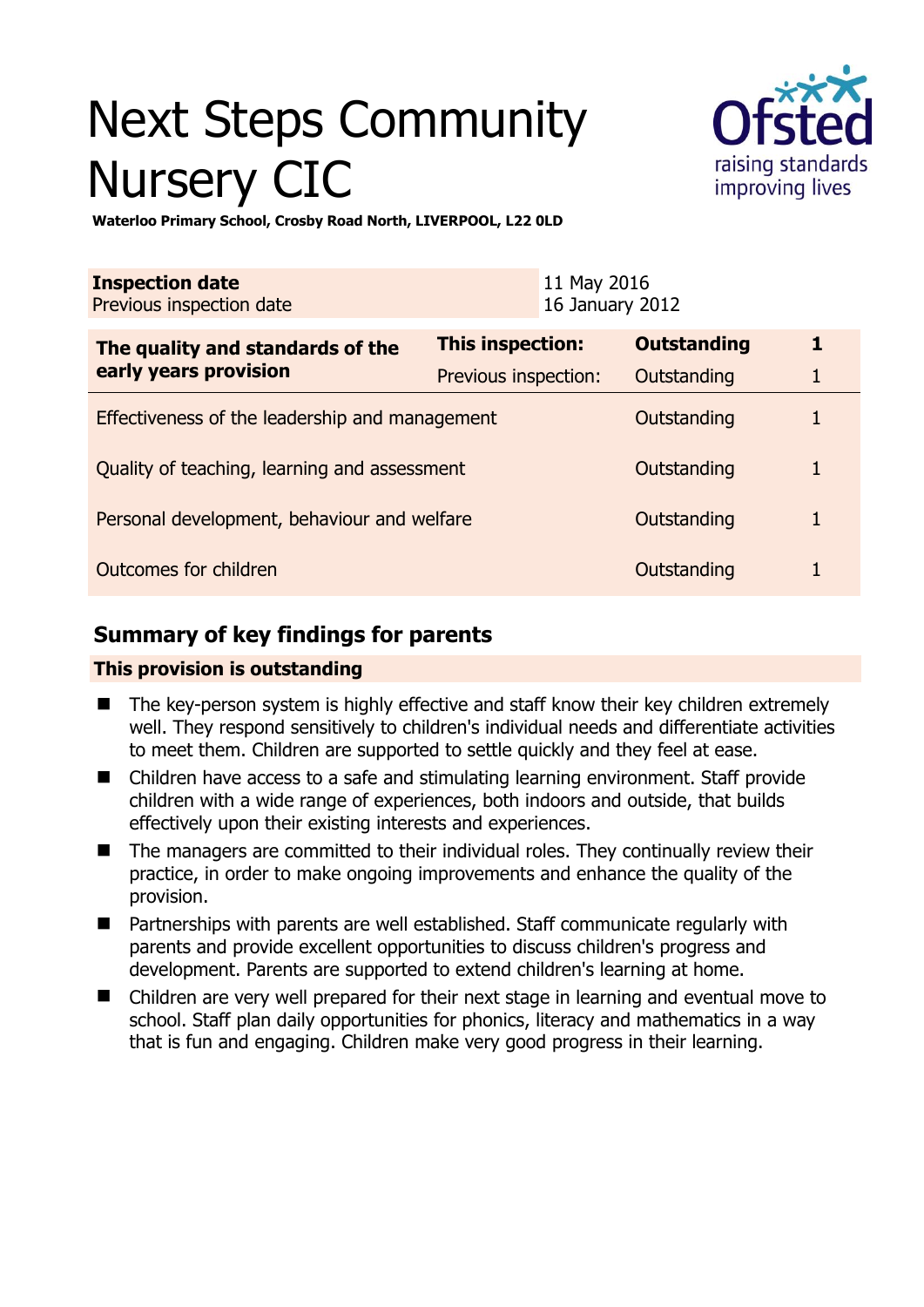## **What the setting needs to do to improve further**

## **To further improve the quality of the early years provision the provider should:**

■ help staff to make better use of opportunities to extend and challenge children's thinking skills during activities.

## **Inspection activities**

- The inspector observed the quality of teaching during activities indoors and outdoors and assessed the impact this has on children's learning.
- The inspector completed a joint observation with the deputy manager.
- The inspector held a meeting with the deputy manager and provider. She looked at relevant documentation, such as the nursery's self-evaluation and evidence of the suitability of staff working in the nursery.
- The inspector spoke to a small selection of parents during the inspection and took account of their views.

**Inspector**  Nadine McCarthy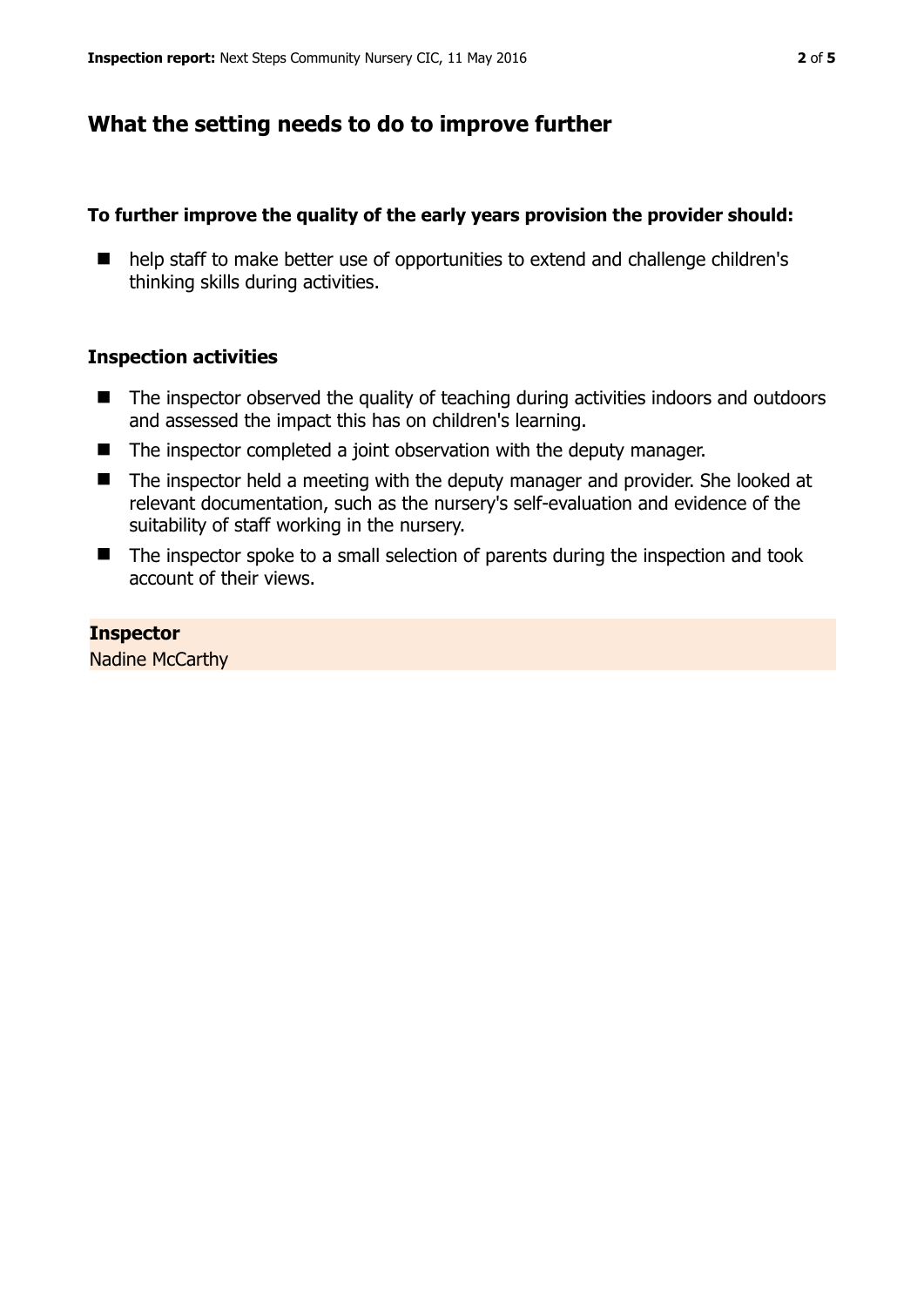## **Inspection findings**

## **Effectiveness of the leadership and management is outstanding**

The arrangements for safeguarding are effective. Staff display an extremely clear understanding of child protection policies and how to promote children's safety and welfare. Effective systems are in place to monitor and support staff practice. They have identified where staff can develop their practice even further by consistently encouraging children to try and solve problems for themselves. Staff have many opportunities to attend training and reflect on their own practice. The staff team is very enthusiastic and works together effectively as a team. The provider has established very good relationships with local schools and other settings. She seeks guidance from the local authority and consultants, in order to reflect on practice and make improvements.

## **Quality of teaching, learning and assessment is outstanding**

Staff are well qualified and have a very secure knowledge of how young children learn. The nursery teacher uses her expertise to plan a wide range of interesting activities that support children's next steps in learning. She effectively monitors the quality of interactions and supports staff with completing assessments accurately. This enables staff to provide swift interventions where necessary. Staff communicate sensitively with children. They successfully model language and reinforce the initial sounds in words. Children have exciting opportunities to learn about life cycles and living things. They listen intently to stories and recall facts they have learnt from information books. They discuss and share their knowledge about how to care for animals. Staff provide activities that engage children's interests and imaginations. Staff support children to use their problemsolving skills outdoors and practise their counting skills in the pretend baker's shop.

#### **Personal development, behaviour and welfare are outstanding**

Staff meet with parents and children before they start at the nursery to complete initial assessments and discuss settling-in arrangements. Children's emotional needs are then further nurtured through small-group times each day. These enable children to develop close attachments with staff and support their confidence and well-being effectively. Children display extremely high levels of involvement in both self-chosen and planned activities. This is because staff expertly match experiences to suit children's ages and stages of development. Children display an excellent understanding of the boundaries and how to behave. They take pride in assisting staff with daily tasks and jobs, such as cleaning the paint easels. Staff consistently review the organisation of the learning environment and add enhancements to reflect children's interests. Children have a wealth of opportunities to be active and develop their physical skills. They are encouraged to be independent and understand the importance of healthy lifestyles.

## **Outcomes for children are outstanding**

Children make very good progress in all areas of their learning. Additional funding is used very well to support learning and enhance the knowledge of staff. Children display a positive attitude to new experiences and a keen motivation to learn. They learn to develop exceptionally good social skills and to communicate effectively.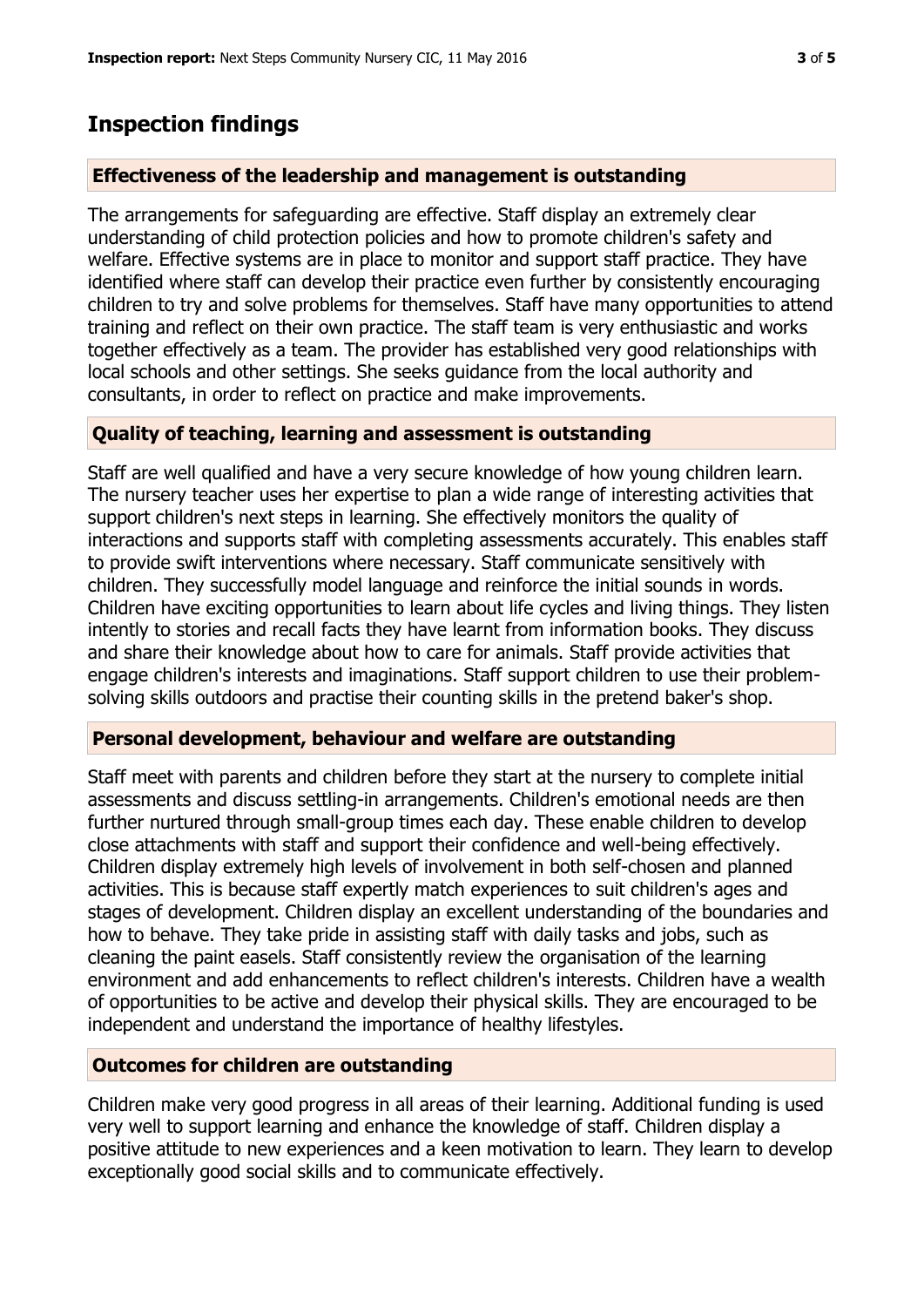## **Setting details**

| Unique reference number       | EY430304                         |  |
|-------------------------------|----------------------------------|--|
| <b>Local authority</b>        | Sefton                           |  |
| <b>Inspection number</b>      | 850191                           |  |
| <b>Type of provision</b>      | Full-time provision              |  |
| Day care type                 | Childcare - Non-Domestic         |  |
| <b>Registers</b>              | Early Years Register             |  |
| <b>Age range of children</b>  | $2 - 5$                          |  |
| <b>Total number of places</b> | 40                               |  |
| Number of children on roll    | 78                               |  |
| <b>Name of provider</b>       | Next Steps Community Nursery CIC |  |
| Date of previous inspection   | 16 January 2012                  |  |
| <b>Telephone number</b>       | 0151 928 8808                    |  |

Next Steps Community Nursery CIC was registered in 2011. The nursery employs eight members of staff. Of these, one staff member holds qualified teacher status and seven staff hold appropriate qualifications at level 3 and above. The nursery is open 8am until 5.45pm, Monday to Friday, during term time only. The nursery provides funded early education for two-, three- and four-year-old children.

This inspection was carried out by Ofsted under sections 49 and 50 of the Childcare Act 2006 on the quality and standards of provision that is registered on the Early Years Register. The registered person must ensure that this provision complies with the statutory framework for children's learning, development and care, known as the Early Years Foundation Stage.

Any complaints about the inspection or the report should be made following the procedures set out in the guidance 'Complaints procedure: raising concerns and making complaints about Ofsted', which is available from Ofsted's website: www.gov.uk/government/organisations/ofsted. If you would like Ofsted to send you a copy of the guidance, please telephone 0300 123 4234, or email enquiries@ofsted.gov.uk.